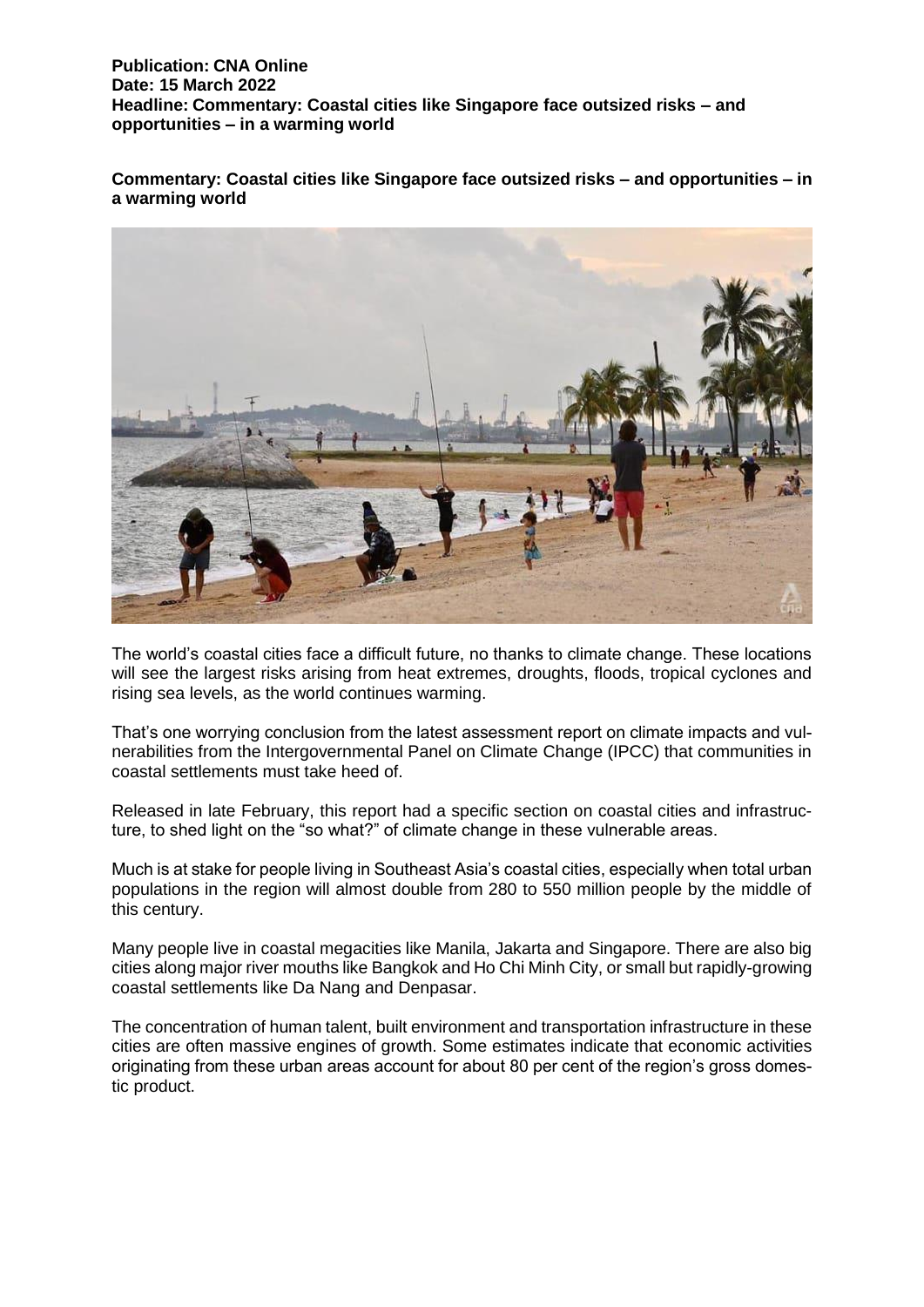

Typhoon Rai caused widespread destruction across many parts of the Philippines. (Photo: Aiah Fernandez)

Worsening climate threats, such as sea-level rises submerging low-lying areas permanently or more frequent and intense tropical cyclones making landfall, could result in costly and devastating destruction to coastal livelihoods, infrastructure and property.

#### CASCADING CLIMATE RISKS

When climate change and coastal cities meet, the risks get increasingly complex. Beyond the direct damage immediately after a flood or tropical cyclone event, their effects can persist over time and create prolonged post-hazard periods.

We saw the cascading impact first-hand in December 2021 when Tropical Cyclone Rai (Odette) slammed into the Philippines, destroying millions of homes, and when extreme rainfall and flooding hit Peninsular Malaysia, displacing tens of thousands of people.

Coastal communities directly suffered immense catastrophic destruction during these storms, but the damage did not stay within city boundaries. Roads, rail lines, ports and airports were damaged, all of which required considerable time and money for repair, disrupting key urban transportation networks.

Not only was much-needed short-term aid for local communities impeded for days after the storms, but longer-term exports of goods through damaged ports were also disrupted for weeks. This cascaded across global supply chains and likely drove costs up for consumers and end-users.

In another instance, erratic weather in Malaysia wiped out crops early this year, which raised prices of fresh produce, including that exported to Singapore.

Climate cascading risks are difficult to manage and recover from and do not respect urban or national boundaries. In a warming world, we can expect weather-related extremes to create more shocks to global trade, particularly along vulnerable coastal areas.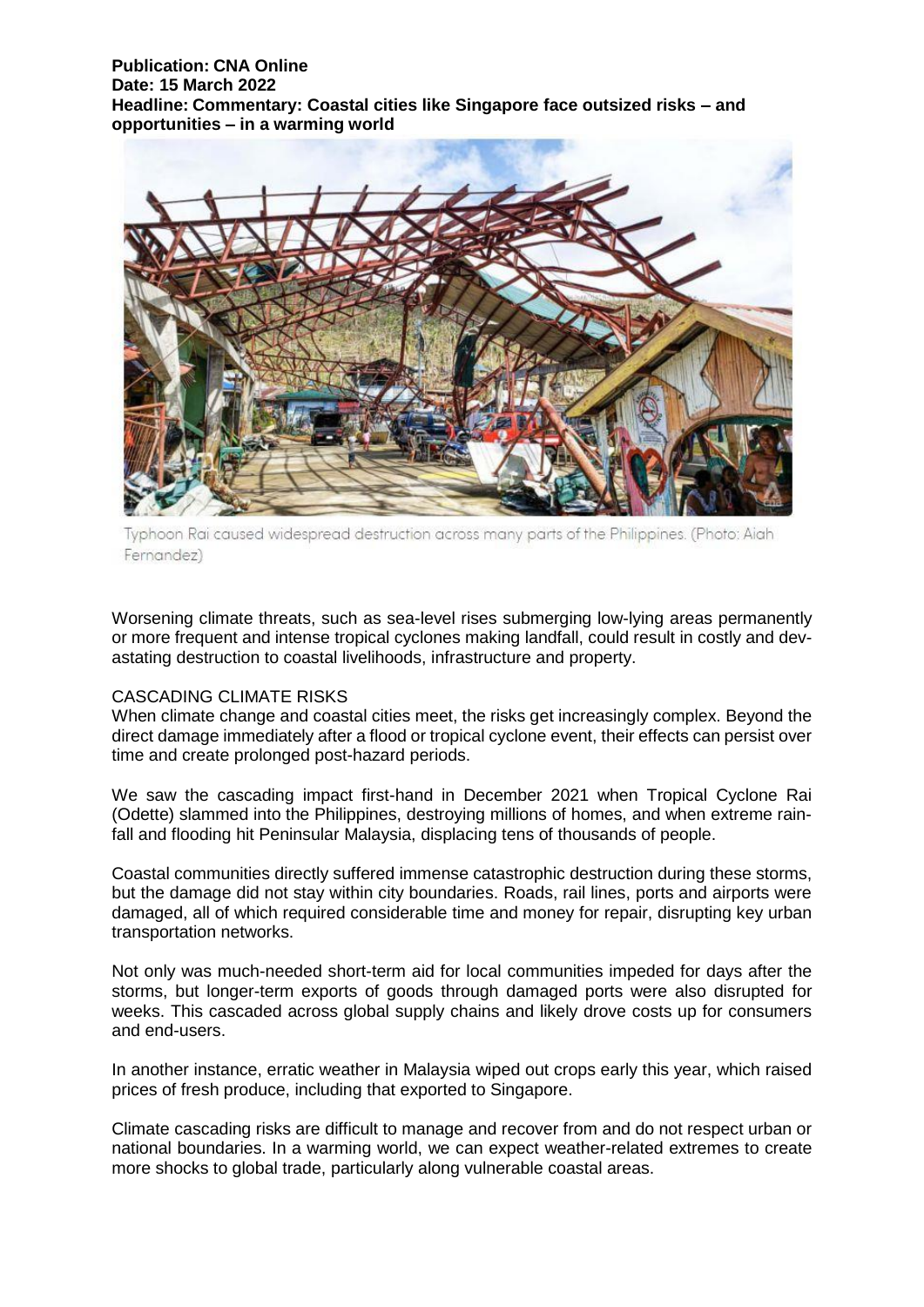## ADDRESSING THE CAUSE OF CLIMATE CHANGE

With so much at stake today, coastal cities are certainly at the frontline of the forthcoming climate battle. So how can urban areas reduce or adapt to future climate risks?

Historically, low-lying cities like Singapore and Rotterdam have prioritised physical infrastructure. Improved drainage networks and tidal barrages help control floods, while sea walls or polder development protect coastlines from rising sea levels.

These approaches have worked before in reducing climate-related losses and damage and can be implemented at scale for a variety of coastal cities.

However, such ad hoc climate risk reduction will not succeed as global temperatures continue to rise beyond the Paris Climate Agreement warming limit of 1.5 degrees Celsius above preindustrial temperatures.

When faced with a chronic illness, one shouldn't deal only with the symptoms. Instead, addressing the underlying cause of the illness yields the best outcome.

Similarly, reducing climate risk by only protecting against one or two threats doesn't address the cause of global warming.

What's needed is climate-resilient development in cities. This approach combines infrastructure that adapts to climate hazards with actions reducing greenhouse gas emissions to mitigate climate change, as well as with policies improving livelihoods and well-being.

## BUILDING CLIMATE-RESILIENT COMMUNITIES

The IPCC report assessed how climate-resilient development can be enabled from evidence across many cities. These options include not just using innovative engineering and technological approaches to reducing climate impacts, but also by protecting natural ecosystems.

For instance, coastal forests, mangroves, and seagrasses can protect against floods and sealevel rise. Unlike sea walls, these natural spaces reduce local temperatures and improve air quality, while allowing for recreation spaces for people, providing habitats for native flora and fauna and creating potential tourism opportunities.

Critically, conserving these natural spaces and integrating them into urban landscapes also mitigates greenhouse gas emissions and improves people's livelihoods.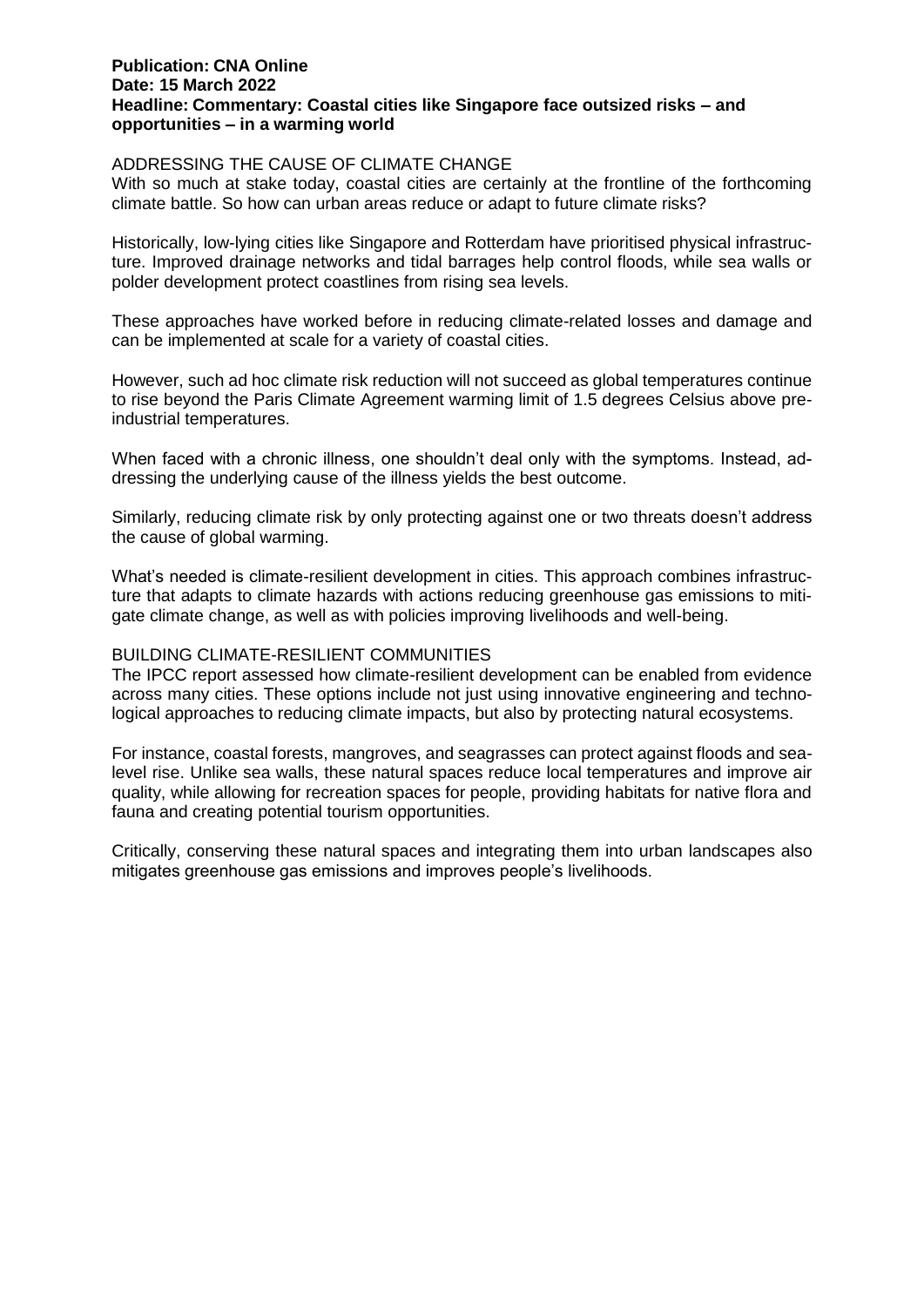

Singapore's Gardens by the Bay has giant plant-covered "trees" and massive greenhouses with rare plant species. (File photo: AFP/Roslan Rahman)

Further, legislating and investing in social policies could multiply the positive impacts of these urban "nature-based solutions". In Semarang, Indonesia, several policies directly addressing flood and sea-level rise risks have been implemented to enhance climate-resilient development since 2009.

These include designating Semarang's natural areas as marine wildlife reserves, zoning restrictions preventing coastal development along flood-prone shorelines, or including local or indigenous knowledge from marginalised communities most at-risk to climate hazards within decision-making processes.

Similar elements of a comprehensive climate-resilient approach can be seen in Singapore's Green Plan 2030, where coastal protection (potentially S\$100 billion invested by 2100) in adapting to sea-level rise and floods is a major focus.

The recent staggered increases in carbon taxes by 2030 and declaration of achieving net-zero GHG emissions by or around 2050 in recent Parliamentary Budget debates also indicates Singapore's intent to play its role in mitigating climate change.

While Semarang, Singapore and other coastal cities like New York and Melbourne have made considerable progress towards climate resilience, others – particularly in less developed regions and for other Southeast Asian cities – are lagging behind despite looming coastal climate risks.

# THE WINDOW FOR CLIMATE ACTION IS RAPIDLY CLOSING

The IPCC report's key takeaway is that climate change is a threat to human well-being and planetary health. We are currently not on track for a sustainable world resilient to climate change. Any further inaction, or a lack of concerted global action, will likely mean considerable climate costs in the future.